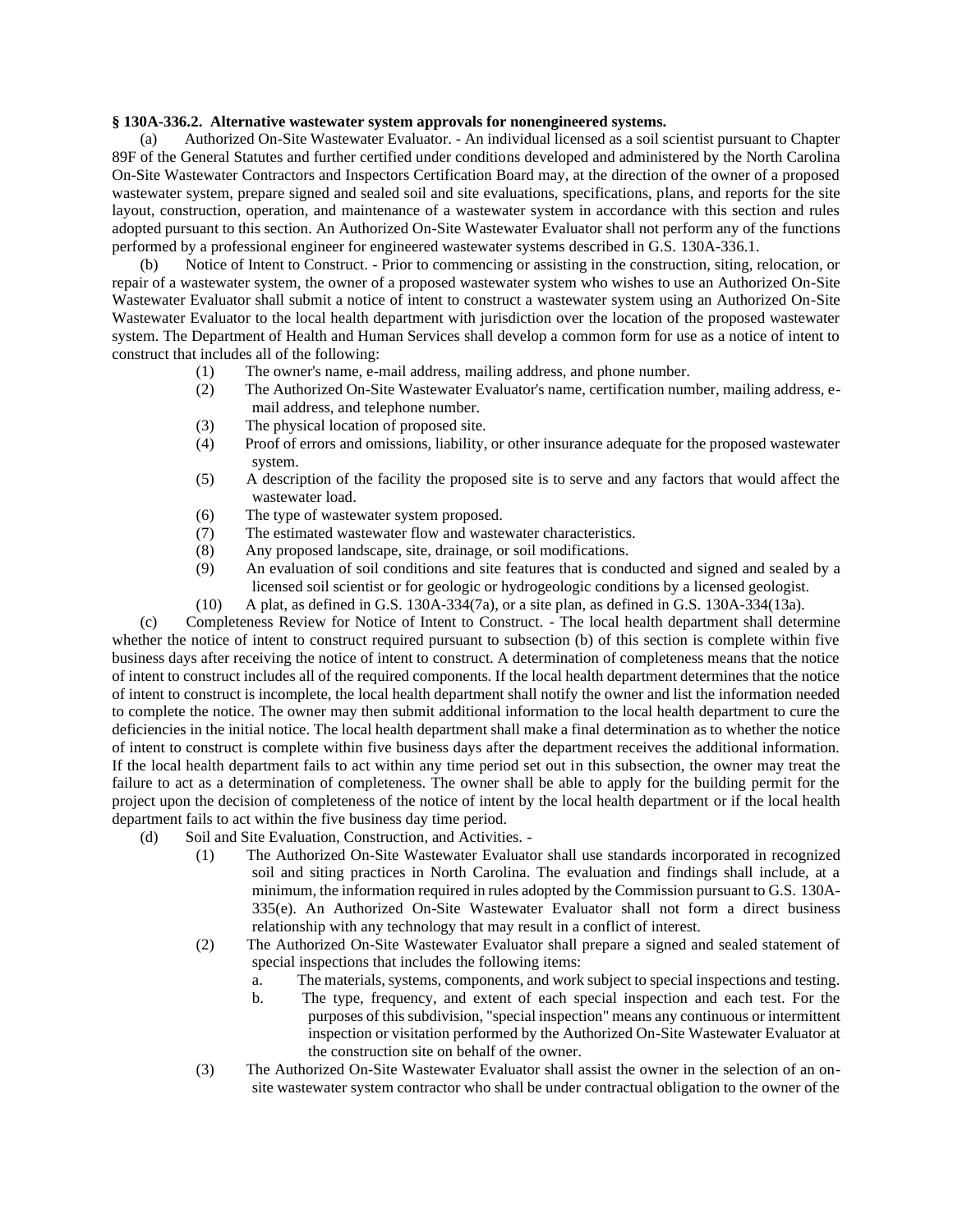system and have sufficient errors and omissions, liability, or other insurance for the system constructed.

- (4) The Authorized On-Site Wastewater Evaluator may assist in the construction, siting, relocation, or repair of any wastewater system described in G.S. 130A-343.
- (5) Where the Authorized On-Site Wastewater Evaluator's designs, plans, and specifications call for the installation of a conventional wastewater system, those designs, plans, and specifications shall allow for the installation of an Accepted system in lieu of a conventional system in accordance with the Accepted system approval.

(e) Responsibilities of the On-Site Wastewater System Contractor. - The on-site wastewater system contractor retained by the site owner shall do all of the following:

- (1) Be certified pursuant to Article 5 of Chapter 90A of the General Statutes.
- (2) Be responsible for all aspects of the construction and installation of the wastewater system and its components, including adherence to specifications and any special inspections that are prepared, signed, and sealed by the Authorized On-Site Wastewater Evaluator.
- (3) Submit a signed and dated statement of responsibility to the owner of the wastewater system, prior to commencement of work, that contains acknowledgement of the requirements of the onsite wastewater system specified by the Authorized On-Site Wastewater Evaluator.

(f) No Public Liability. - The Department, the Department's authorized agents, and local health departments shall have no liability for wastewater systems developed by the Authorized On-Site Wastewater Evaluator; however, nothing in this section shall relieve the Department, the Department's authorized agents, and local health departments from any of their other obligations under State law or administrative rule.

- (g) Inspections, Construction Observations, and Reports.
	- (1) A local health department may, at any time, conduct a site visit of the wastewater system.
	- (2) An Authorized On-Site Wastewater Evaluator shall make periodic visits to the site to observe the progress and quality of the construction.
	- (3) An Authorized On-Site Wastewater Evaluator may employ independent inspectors to observe and direct the construction of the wastewater system. Authorized On-Site Wastewater Evaluators shall be liable for any errors or omissions made by independent inspectors they employ or contract with.
	- (4) All construction and inspection reports shall be signed by the authorized inspector or Authorized On-Site Wastewater Evaluator. Copies shall be furnished to the owner and the certified contractor and shall be included in the submittal package to the local health department.

(h) Local Authority. - Nothing in this section shall relieve the owner of the wastewater system from complying with all rules adopted by a local health department pursuant to G.S. 130A-335(c) that are in effect at the time the owner submits the notice of intent to construct described in subsection (b) of this section. The local health department shall notify the owner of the wastewater system of any issues of compliance related to such modifications or additions.

- (i) Operation and Management.
	- (1) An Authorized On-Site Wastewater Evaluator shall establish a written operation and management program based on the rules established for similar wastewater systems and shall provide this information to the owner of the system.
		- (2) If necessary to comply with rules adopted by the Commission, the owner shall enter into a contract with a water pollution control system operator certified pursuant to Part 1 of Article 3 of Chapter 90A of the General Statutes.
		- (3) The owner shall be responsible for the continued adherence to the operations and management program established by the Authorized On-Site Wastewater Evaluator pursuant to subdivision (1) of this subsection.

(j) Post-Construction Conference. - The Authorized On-Site Wastewater Evaluator shall hold a postconstruction conference with the owner, the certified contractor, the certified water pollution control system operator, if any, and representatives from the local health department. The post-construction conference shall include start-up and any required verification of system components.

(k) Required Documents. - At the post-construction conference, the Authorized On-Site Wastewater Evaluator shall provide the owner with the following documents:

> (1) A signed and sealed copy of reports on soil conditions and site features, layouts, drawings, specifications, justification on any proposed design daily flow reductions, and any special inspection reports or corrections made during the construction of the system.